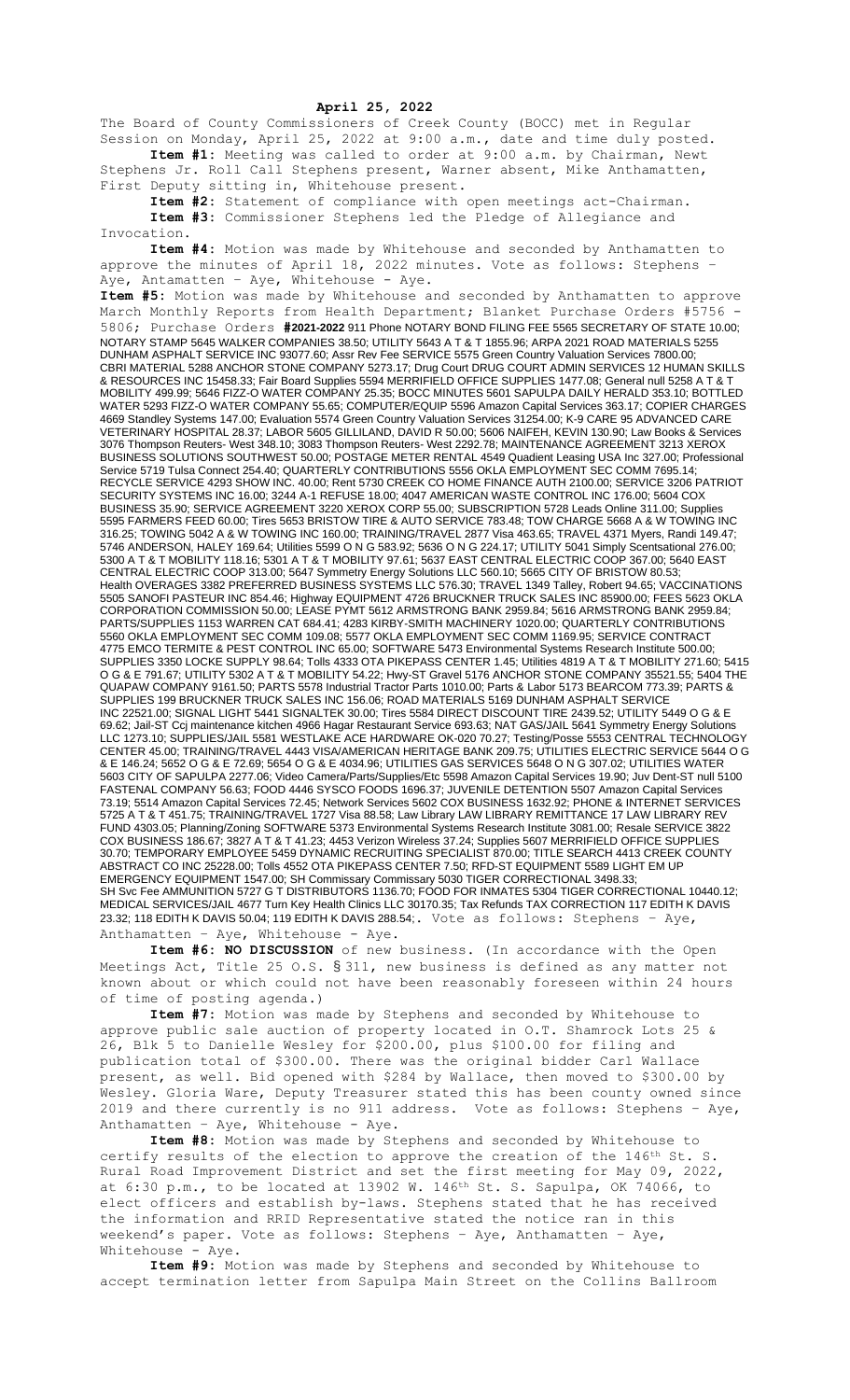rental agreement. Stephens stated we received the termination letter, as the current occupancy does not meet their needs.

**Item #11: DISCUSSION ONLY/NO ACTION** to consider renaming the county bridge with the local identification number 178, located on Veterans Memorial Road in Bristow, in Sammy Dean "Tampy" Varner Bridge, and issuing a proclamation to this effect. Whitehouse stated that this will need to be passed until next week.

**Item #12:** Motion was made by Whitehouse and seconded by Anthamatten to loan District #3 haul trailer to Drumright Fire Department through June 30, 2022. Whitehouse stated since we cannot surplus currently, Goforth advised that he could loan the trailer to them currently and surplus after election. Vote as follows: Stephens – Aye, Anthamatten – Aye, Whitehouse - Aye.

**Item #10:** Motion was made by Stephens and seconded by Whitehouse to approve the use of ARPA Funds for the Town of Kellyville for sewer and water project, in the amount of \$214,285.71. Vote as follows: Stephens – Aye, Anthamatten - Aye, Whitehouse - Aye. A motion was made by Stephens and seconded by Whitehouse to create ARPA sub-accounts for the Town of Kellyville, M&O and Capital Outlay accounts for tracking purposes. Vote as follows: Stephens – Aye, Anthamatten – Aye, Whitehouse - Aye. Shelly Garret, Kellyville Town Manager presented the request of upgrading their current sewer system. We have made small improvements such as removing vegetation from ponds and repacking clay on side banks. We are asking to upgrade the lagoon by adding an aeration system and generators at the lift stations, we currently are not in compliance with DEQ. By adding improvements and generators for the lift stations, this will bring us into compliance with DEQ. We currently service 399 customers and this is expected to double with the three new housing additions coming to Kellyville. The additions are expected to bring 616 homes to Kellyville, we are requesting these funds to help with our growth. We have submitted a preliminary engineering report, along with preliminary quotes for project. The main lagoon was built in 1979 and our lift-stations are 20 years old. The Main station and station B are the two that have the most issues, we have proposals for five generators to be placed at the lift-stations, we will be adding the aeration system to the current lagoon to have the capacity needed for the future growth. We have included our sewer rates that went into effect in February, along with the resolution adopted by the town. Stephens asked if Barbara Albritton, INCOG Representative was good with the request and if there was anything additional needed. Albritton stated no, and she is good with request. Stephens stated now the request has been approved, it will be subject to all County Purchasing Procedures, as well as County Bidding procedures. Tandra McClellan, Payroll Clerk spoke briefly to the Board about creating subaccounts to better track individual projects. This would be much like the previous process and would be more efficient in providing project reports per entity. Transfer of funds will be added to a future agenda.

**Item #13:** Motion was made by Whitehouse and seconded by Anthamatten to let for **Bid#22-10 Used Railroad Tank Cars** for Creek County to be opened 5-9- 22. Whitehouse stated we are in need for additional cars for expediting bridge repairs. Whitehouse stated we will be starting one in about 3 weeks. Vote as follows: Stephens – Aye, Anthamatten – Aye, Whitehouse - Aye.

**Item #14:** Motion was made by Stephens and seconded by Whitehouse to let for **Bid#22-11 6-Month Bridge and HWY Materials and Professional Services** for Creek County to be opened 5-16-22. Vote as follows: Stephens – Aye, Anthamatten – Aye, Whitehouse - Aye.

**Item #15:** Motion was made by Stephens and seconded by Whitehouse to approve a request from BKL, Inc. for \$9,205.00 for additional services to add drawings and detail for replacing the membrane roof sections and adding metal coping at the parapets of the Creek County Courthouse partial roof replacement design proposal, to be paid out of the GA2/Use Tax Account. Stephens stated after the inspection the east and westside need to be added to current design. Vote as follows: Stephens – Aye, Anthamatten – Aye, Whitehouse - Aye.

**Item #16:** Motion was made by Stephens and seconded by Whitehouse to approve an addition charge of \$1,875.00 to include an interactive map on the updated website, to be paid out of the GA2/Use Tax Account. Stephens stated he and Mortazavi have been working on updating the new County website, we are adding an interactive map for the Commissioners. This will assist residents to find what district they are within and respond to proper district for concerns. This is something we can grow with, as well adding fire district and emergency services in the future. The website is very user friendly and will launch on April 29, 2022. Mortazavi stated there could be additional quotes to come in on transferring data from existing www.creekcountyonline.com website. Vote as follows: Stephens – Aye,

Anthamatten – Aye, Whitehouse - Aye. **Item #17: DISCUSSION ONLY/NO ACTION** to consider approving a utility

permit request from Oklahoma Natural Gas Company to cross and parallel W. 77th St. & S. 65th E. Avenue approximately 2.87 miles north and 2.99 miles west of